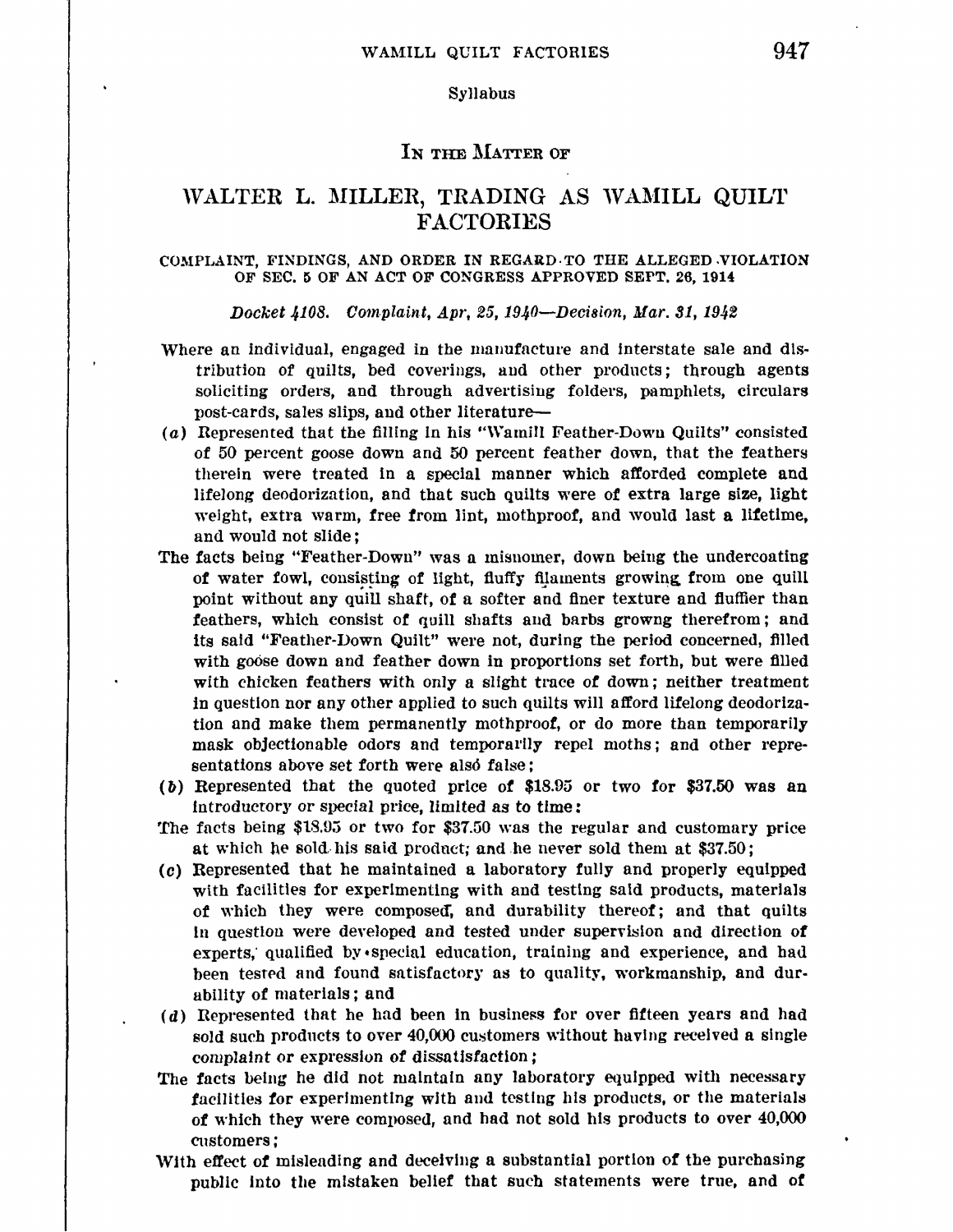## Complaint 34 **F. T.** C.

inducing it, because **ot** such belief, to purchase substantial quantities **of**  said products:

*Held,* That such acts and practices, under the circumstances set forth, were all to the prejudice and injury of the public, and constituted unfair and deceptive acts and practices In commerce,

Before *Mr, William C. Reeves*, trial examiner. *Mr. Carrel F. Rhodes* for the Commission. *Yan Oise, Robinson & Charlton,* of Denver, Colo., for respondent.

## Complaint

Pursuant to the provisions of the Federal Trade Commission Act, and by virtue of the authority vested in it by said act, the Federal Trade Commission having reason to believe that Walter L. Miller, individually, and trading as \Vamill Quilt Factories, hereinafter referred to as respondent, has violated the provisions of said act, and jt appearing to the Commission that a proceeding by it in respect thereof would be in the public interest, hereby issues its complaint stating its charges in that respect as follows:

PARAGRAPH 1. Respondent, Walter L. Miller, is an individual operating and doing business under the trade name Wamill Quilt Factories, with his principal office and place of business located at 1026 Seventeenth Street, Denver, Colo.

PAR. 2. Respondent is now and for more than 1 year last past has been engaged in the business of manufacturing selling and distributing quilts, comforts, bedding, and like products, under the trade name Wamill Quilt Factories. Said respondent now causes and formore than 1 year last past has caused his said products to be sold directly by mail and by agents through various advertising mediums and has caused the same when sold to be transported from his principal place 0£ business in Denver, Colo., to purchasers thereof located at points in various States of the United States other than the aforesaid State of Colorado, and in the District of Columbia.

There is now and has been for more than 1 year. last past a course in trade of said products so sold by respondent in commerce between and among the various States of the United States and in the District of Columbia.

PAn. 3. In the course and conduct of the business set out and de- $\epsilon_{\rm a}$ scribed in paragraphs 1 and 2 hereof, respondent, for the purpose of irducing the purchase of commodities offered for sale by him, has circulated by mail to purchasers and prospective customers throughout the United States advertising folders, pamphlets, circulars, post cards, sales slips, letters, and other literature and through agents, personally soliciting orders, statements, and representations concerning the value,.

 $\blacksquare$ 

 $\bullet$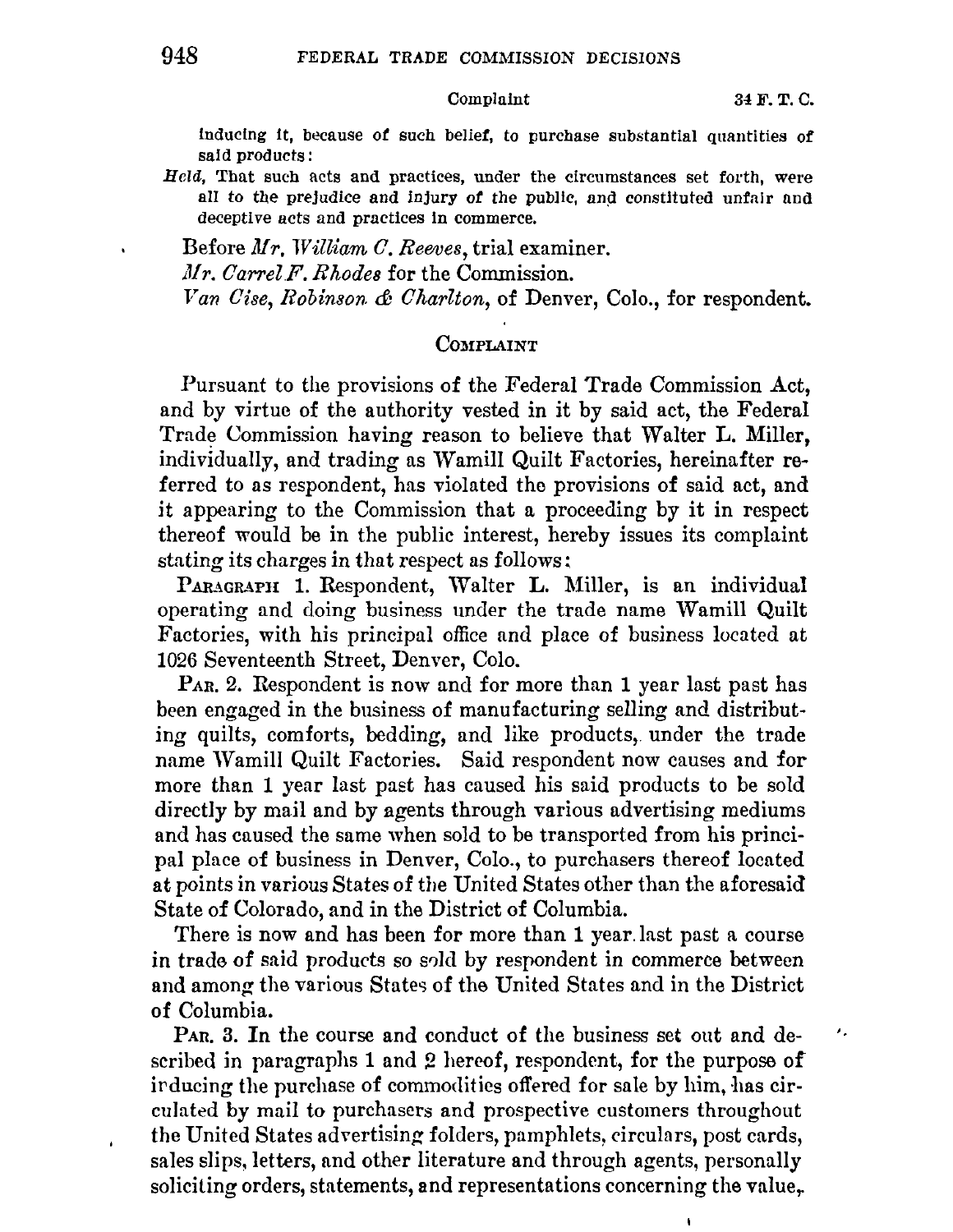**'047** Complaint

price, composition, workmanship, and materials of the quilts, com• forts, bedding, and like products sold by him, typical of which statements and representations, among others, are the following:

Why Freeze Nights? Sleep warm under one Wamill Feather-Down Quilt. Warmest Quilt known to mankind. One Wamill Feather-Down Quilt ls as warm as three wool blankets or four cotton quilts. Save Money on your bedding, have delivery made later if desired. We have a budget plan.  $* * * *$ 

| <b>SAVE</b>   | RETURN CARD           | <b>SAVE</b> |
|---------------|-----------------------|-------------|
| $\frac{1}{2}$ | Within 5 days         | ⅓           |
|               | We have a budget plan |             |
|               |                       |             |

Save by ordering now—have delivery made later, if desired. One Wamill Feather-Down Quilt wlll keep you warm in zero weather. World's warmest quilt. If interested fill out and return this card at once for full details. No postage needed. Just mail it now.  $\bullet \bullet \bullet$  This card from Wamill Quilt Factories, 1026 17th St., Denver, Colo.

• • • • •

The highest grade sateen used exclusively by the Wamill Quilt Factories is a factor of economy because of its extra long life. Wamill Feather Quilts are guaranteed for 25 years and the sateen covering will not become shabby or lifeless during the entire life of the quilts.

• • • • •

After many years of hard use Wamill Quilt will look just as new, will be just as neat, and wlll be held together just as firmly as the day it was manufactured.

• • • • •

Wamill Feather Quilts fully moth-proofed as an added feature of protection.

• • • • •

Wamill Quilts are the final achievement of many years of Wamill Quilt Factories and subsidiary organizations.

Employ only men who are considered as authorities in the field.  $*$ 

After carefully charting the ideal desires of our customers we work in our laboratories until we have developed the products which fully meet these qualifications.

• • • • •

Our policy greatly simplifies our marketing methods, save otherwise the extra cost *ot* selling, we find out what you want, we develop it to perfection, manufacture it In economic volume, and we tell you about it.

Wamill Feather and Down Quilts-50% finest Goose Down, 50% finest Feather Down (quills out). Regular price  $$37.50$ ; sale price, 2 for  $$37.50$  \* \* \* \$37.50 for 2, \$18.95 for one.

 $\bullet \bullet \bullet$  Wamill Quilts are beyond comparison  $\bullet \bullet \bullet$ . They cost less than ordinary bedding due to their long life. (With good care our quilts will last a lifetime.)

• • • • •

Research work <sup>\*</sup> \* \* testing, surveying \* \* \* for years was secretly carried on to flnd the elements that could possibly combine to form the ideal. This work necessitated developing special manufacturing processes and ma-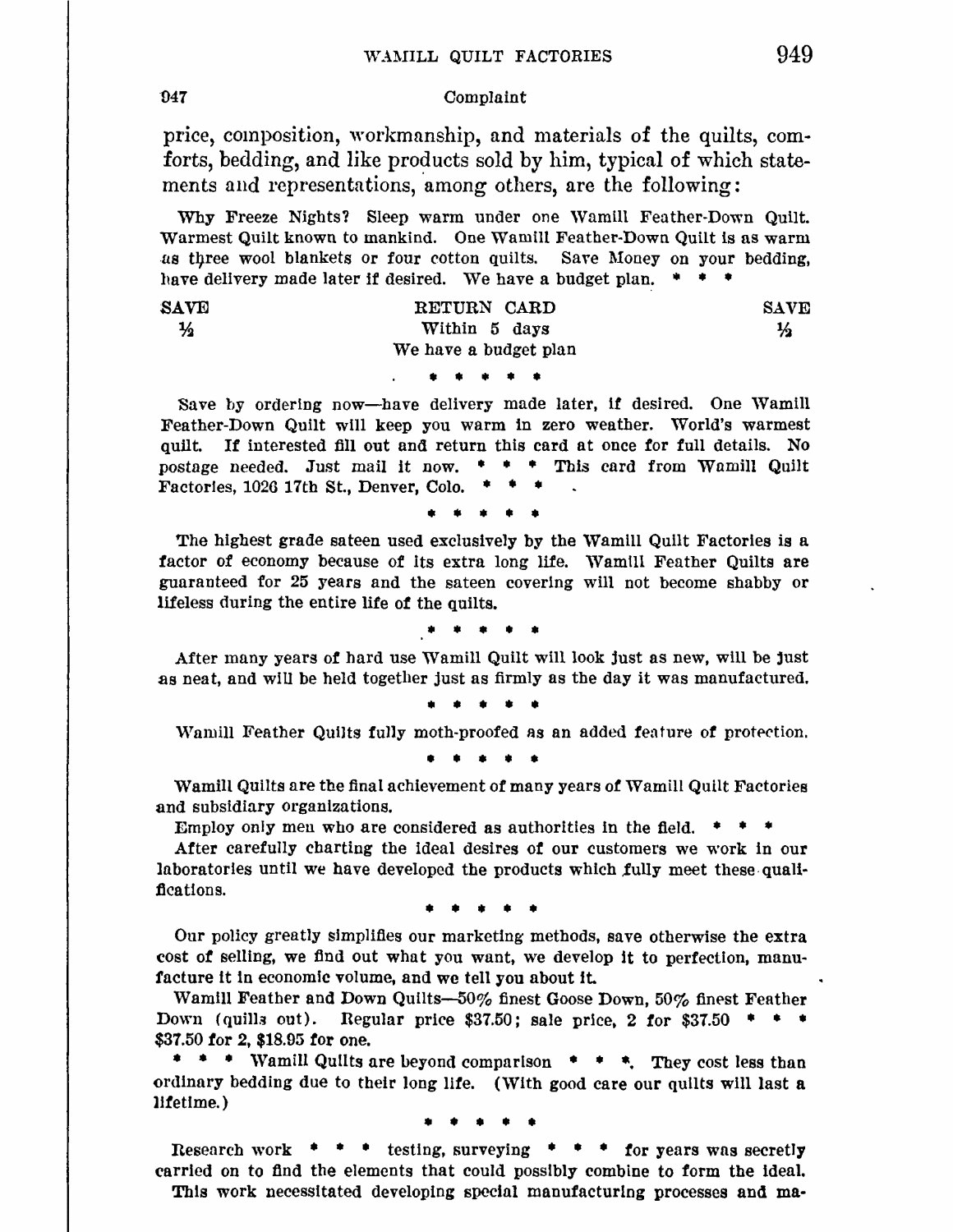chines; raw materials were tried, changed. discarded for others. Finally all these elements essential to the ideal quilt were developed.

Wamill Quilts give you All these features--Extra large size; light weight; extra warmth; durability; non-slide; moth proof; no lint; economy; long life; beauty  $\bullet \bullet \bullet$ .

To protect against the disgusting odor common with ordinary feather bedding, we treat all feathers in a special manner to afford complete and lifelong deodorization.

We have been engaged in manufacturlng for over 15 years and enjoy the goodwill of thausands of satisfied customers.

There has been over 40 thousand customers who have purchased, and are using, Feather Quilts without a single complaint or dissatisfaction.

Half price sale  $\ast \ast \ast$  our special price  $\ast \ast \ast$  save  $\frac{1}{2}$   $\ast$ days only—save  $\frac{1}{2}$  \* \* \* wonderful one-half price sale \* \* \* special ½ price sale.

"Down" means the under coating of water fowl, consisting of the light, fluffy filaments growing from one quill *point,* but without any quill shaft.

The 50 percent alleged feather down filling in respondent's said Wamill feather-down quilts-"50 percent finest Goose Down and 50 percent finest Feather down (quills out)"-is deceptive and misleading. There is no such thing as feather down. The phrase "quills out" shows that the said feather down is of an entirely different structure from down, which has no quill except a mere stub protruding from the skin of the fowl and carrying a tuft of filnments instead of veins composed of parallel ribs attached to a central quill. The word "feathers" as used in the quilt and bed padding industry means the natural feather of the goose, duck, chicken, and other birds or fowls, and there is no such classification recognized as feather-down.

Said statements and representations, together with similar statements and representations not herein set out in full, purport to be descriptive of respondent's Wamill feather-down quilts and like products and serve as representations on the part of the respondent to members of the purchasing public that said quilts were designed by specialists after extensive research work and experimentation; that the filling in said quits is 50 percent goose down and 50 percent feather down; that the feathers in said quilts are treated in a special manner which affords complete and lifelong deodorization; that said quilts are of extra large size, light weight, extra warm, free from lint, moth proof, and will last a lifetime and will not slide; that \$37.50 is the usual, regular, and customary retail price for said quilts; that the quoted price of \$18.05 is an introductory or other special price limited as to time and is one-half the usual, regular, and customary selling price therefor; that respondent maintains a laboratory fully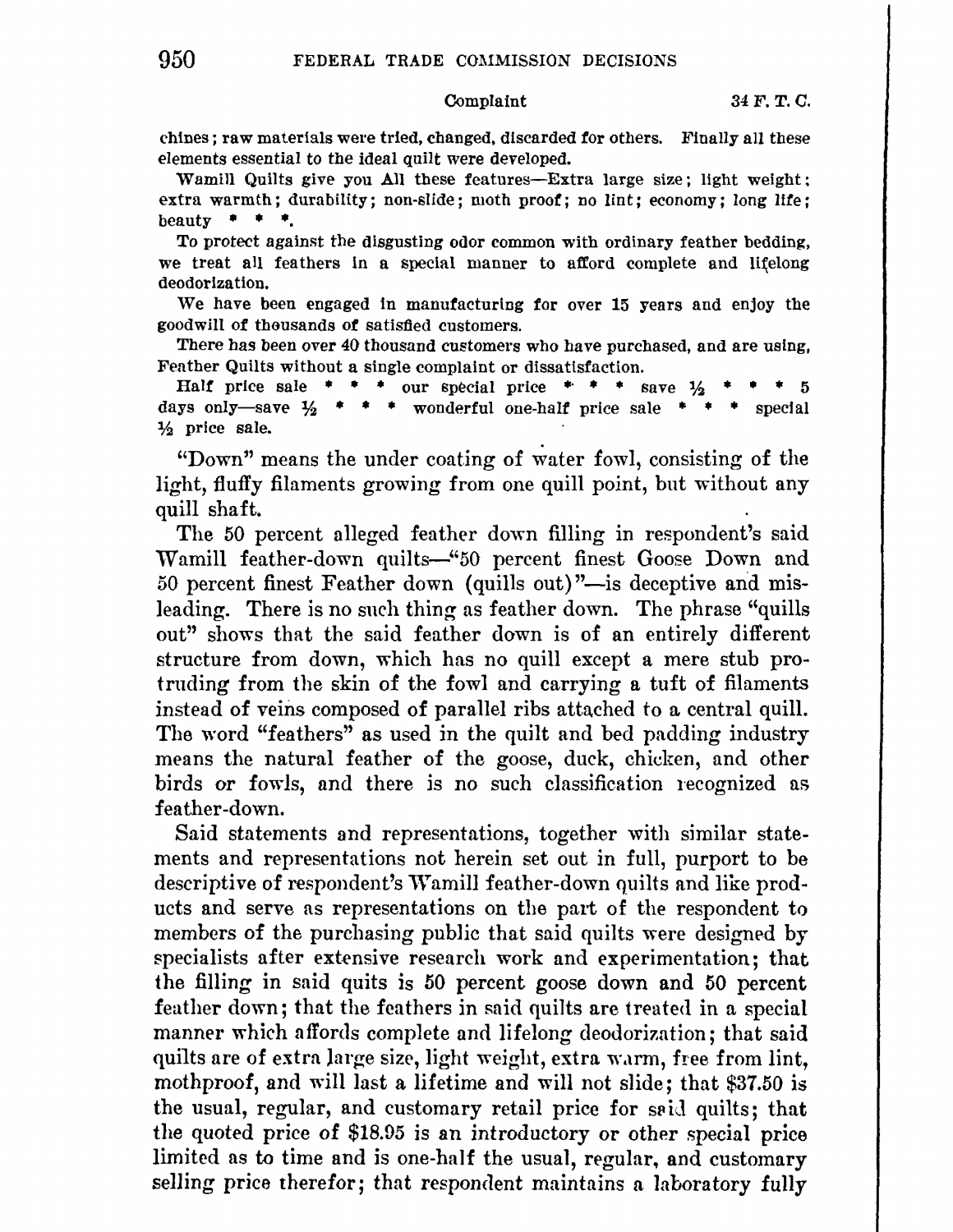## 047 Complaint

and properly equipped with facilities for experimenting with and testing said products and the materials of which they are composed and the durability thereof, and that they were supervised and tested by experts qualified by virtue of special education, training, and practice for developing and testing the same, and that said products have been tested as to quality, workmanship, and durability of the materials of which they are composed and have been found satisfactory; that respondent had·been in business for over 15 years and had sold over 40,000 customers who had purchased and are using said quilts without a, single complaint or dissatisfaction.

PAR. 4. In truth and in fact, the statements and representations and prices quoted pursuant thereto, hereinabove set out, are deceptive, false, and misleading. Respondent does not maintain a laboratory fully and properly equipped with facilities for experimenting with and testing quilts and like products and the materials of which they are composed; respondent's quilts and other products and the materials of which they are composed are not developed, designed, and tested by specialists after extensive research work and experimentation; said quilts are not filled with 50 percent goose-down and 50 percent feather-down and are not extra large in size, light in weight, and extra warm; said quilts are not free from lint, are not mothproof and will not last a lifetime with ordinary use and care, and the statement that said quilts will not slide is untrue; said quilts have never had the usual, customary, and regular retail sales price of \$37.50; the purported introductory half price, \$18.95, or other special reduced price, is not, in fact, a reduced, introductory or special price reduced for a limited time. The price, \$18.95, quoted as an alleged introduc• tory one-half price or other special price for an alleged limited period of time is, in fact, the usual, regular, and customary retail selling price 0£ said quilts at all times, and respondent has regularly and customarily sold said quilts to all purchasers for a period of several years at said price. Respondent has not been engaged in this business for more than 15 years, nor had he, at the date of the advertisement containing the representations with regard to more than 40,000 persons having purchased said quilts, sold that quantity of quilts or any quantity approaching that number.

PAR. 5. The use by respondent of the foregomg false, deceptive, and misleading statements and representations with respect to its products disseminated as aforesaid has had and now has the capacity and tendency to and does mislead and deceive a substantial portion of the purchasing public into the erroneous and mistaken belief that such statements and representations are true and to induce a substantial portion of the purchasing public because of such erroneous and  $\mathbf{I}$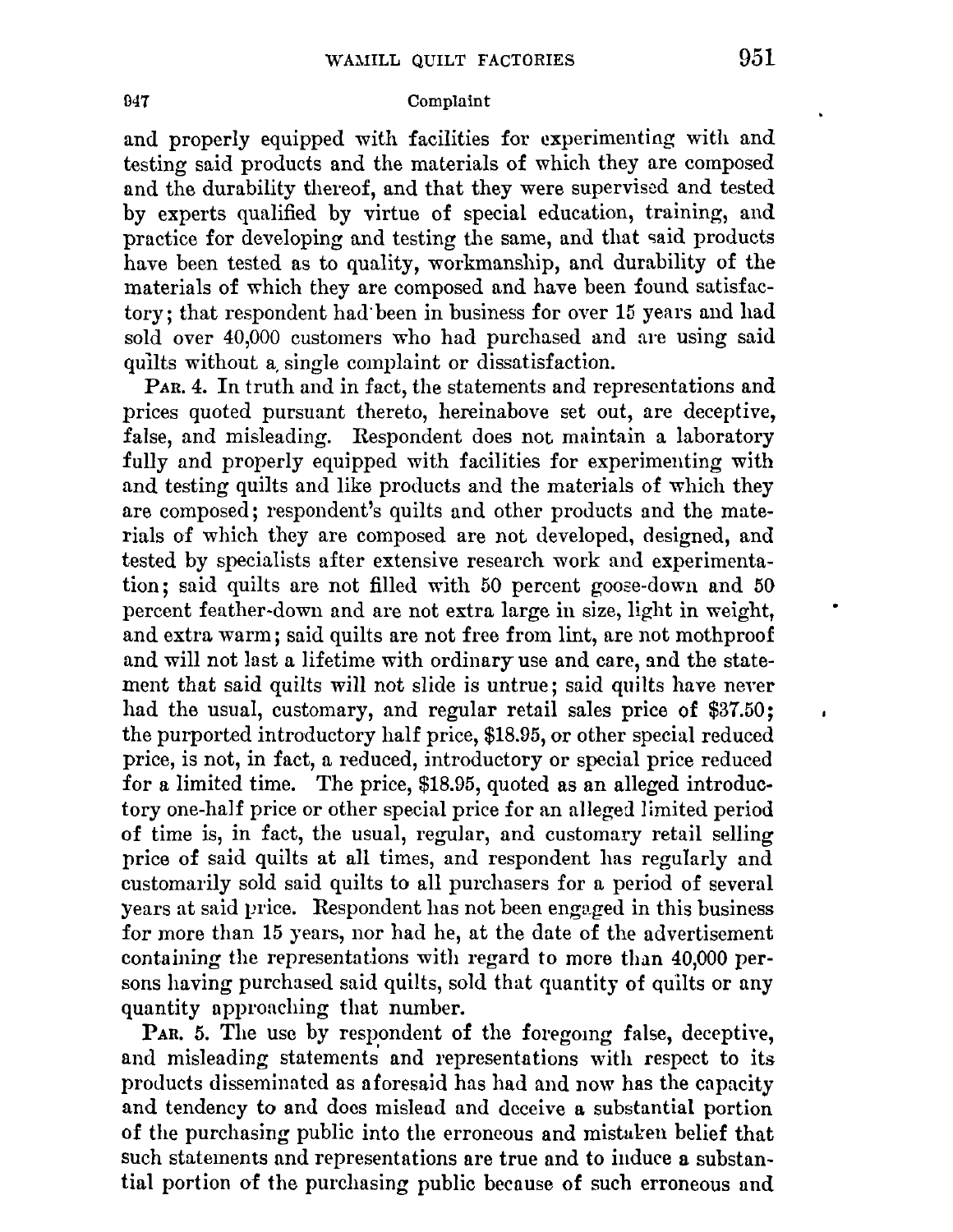mistaken belief, to purchase respondent's quilts, comforts, bedding ·and like products.

PAR. 6. The aforesaid acts and practices of respondent as herein ·alleged are all to the prejudice and injury of the public and constitute unfair and deceptive acts and practices in commeree within the intent and meaning of the Federal Trade Commission Act.

## REPORT, FINDINGS AS TO THE FACTS, AND ORDER

Pursuant to the provisions of the Federal Trade Commission Act, the Federal Trade Commission on April 25, 1940, issued and thereafter served its complaint in this proceeding upon respondent, Walter L. Miller, individually and trading as Wamill Quilt Factories, charging him with the use of unfair and deceptive acts and practices in commerce in violation of the provisions of said act. On May 31, 1940, the respondent filed his answer in this proceeding. Thereafter, a stipulation was entered into whereby it was stipulated and agreed that a statement of facts signed and executed by the respondent, Walter L. Miller, individually, and trading as Wamill Quilt Factories, and Richard P. Whiteley, Assistant Chief Counsel for the Federal Trade Commission may be taken as the facts in this proceeding and in lieu of testimony in support of the charges stated in the comp)aint, or in opposition thereto, and that the said Commission may proceed upon said statement of the facts to make its report, stating its findings as to the £acts and its conclusion based thereon and enter its order disposing of the proceeding without the presentation of argument or the filing of briefs.

Thereafter, this proceeding regularly came on for final hearing before the Commission on said complaint, answer, and stipulation, said stipulation having been approved, accepted, and filed; and the Commission, having duly considered the same and being now fully advised in the premises, finds that this proceeding is in the interest of the public and makes this its findings as to the facts and its conclusion drawn therefrom:

## FINDINGS AS TO THE FACTS

PARAGRAPH 1. Respondent Walter L. Miller is an individual trading and doing business under the trade name, Wamill Quilt Factories, with his principal office and place of business located at 1026 17th St., Denver, Colo.

PAR. 2. Respondent is now, and for more than five years last past has been, engaged in the manufacture, sale, and distribution of quilts, bed coverings, and other products. Respondent causes, and has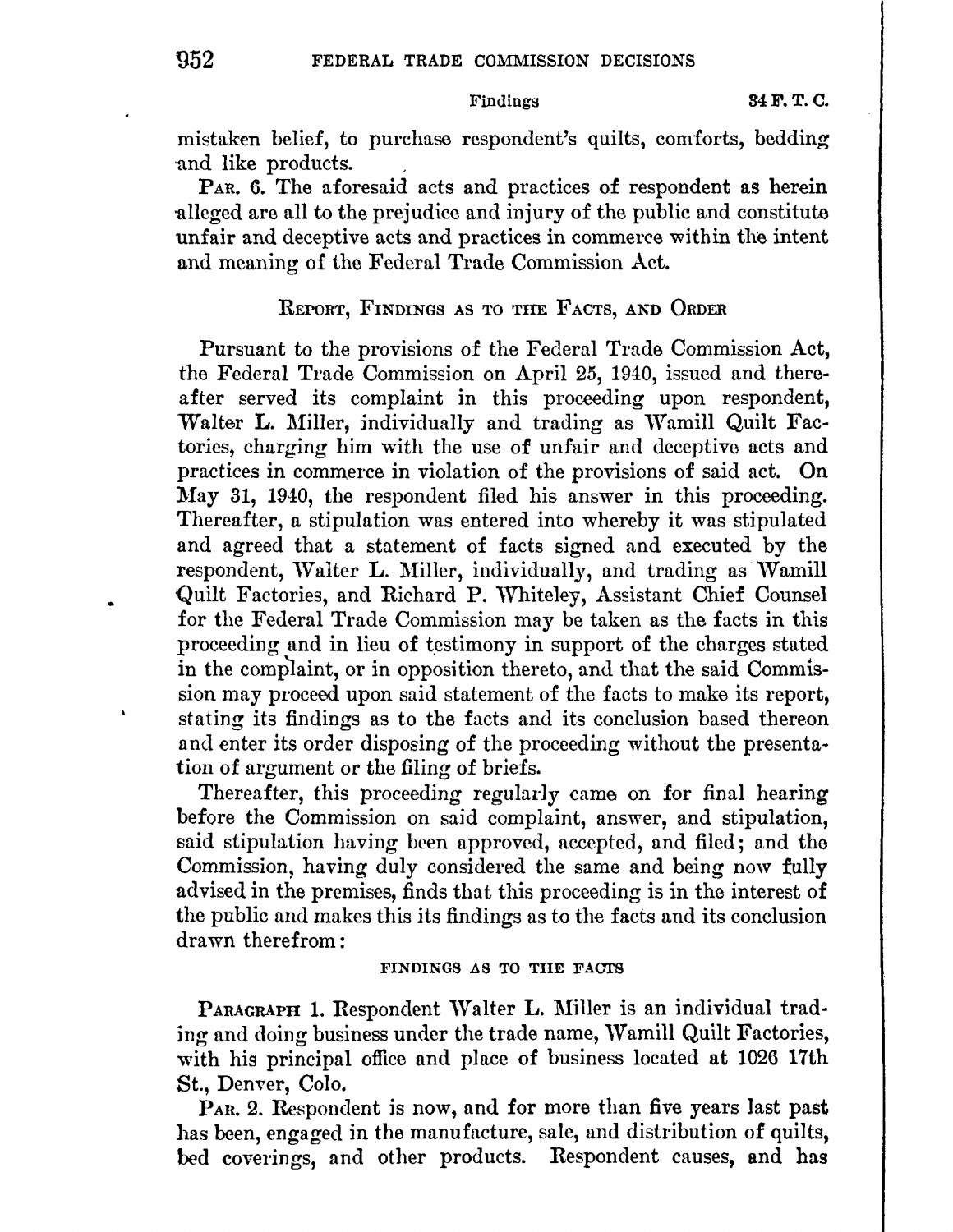## **017** Findings

caused, his quilts and other products, when sold, to be transported from his place of business in the State of Colorado to purchasers thereof in other States of the United States and in the District of Columbia, and has maintained, and now maintains, a course of trade in said products in commerce in competition with other individuals, firms, and corporations engaged in the sale and distribution of similar products in commerce, as "commerce" is defined in the Federal Trade Commission Act.

PAR. 3. In the course and conduct of the aforesaid business respondent has, by means of agents engaged in the solicitation of orders from purchasers or prospective purchasers and by means **of**  advertising folders, pamphlets, circulars, post cards, sales slips, and other literature circulated by mail to such purchasers or prospective purchasers, made various false and misleading statements and representations concerning the value, price, composition, workmanship, and materials of the quilts, bed coverings, and other products sold by him. These statements and representations have been made for the purpose of inducing the purchase of respondent's said quilts, bed coverings, and other products. Among and typical of such statements and representations are the following:

Why Freeze Nights? Sleep warm under one Wamill Feather-Down Quilt. Warmest Quilt known to mankind. One Wamill Feather-Down Quilt is as warm as three wool blankets or four cotton quilts. Save Money on your bedding, have delivery made later **if** desired. We have a budget plan. • • •

| <b>SAVE</b>   | RETURN CARD           | <b>SAVE</b>   |
|---------------|-----------------------|---------------|
| $\frac{1}{2}$ | Within 5 days         | $\frac{1}{2}$ |
|               | We have a budget plan |               |
|               | * * * * *             |               |
|               |                       |               |

Save by ordering now-have delivery made later, If desired. One Wamill Feather-Down Quilt will keep you warm in zero weather. World's warmest quilt. If interested fill out and return this card at once for full details. No postage needed. Just mail it now  $* * *$  This card from Warnill Quilt Factories, 1026 17th St., Denver, Colorado  $\bullet \bullet \bullet$ .

Respondent used this advertisement prior and up to December 1, 1940.

The highest grade sateen used exclusively by the Wamill Quilt Factories is a factor of economy because of its extra long life. Wamill Feather Quilts are guaranteed for 23 years and the sateen covering w111 not become shabby or lifeless during the entire life of the quilts.

• • • • •

After many years of hard use Wamill Quilt will look just as new, will be just as neat, and will be held together just as firmly as the day it was manufactured.

• • • • •

Wam1II Feather Quilts fully mothproofed as an added feature **or** protection.

• • • • •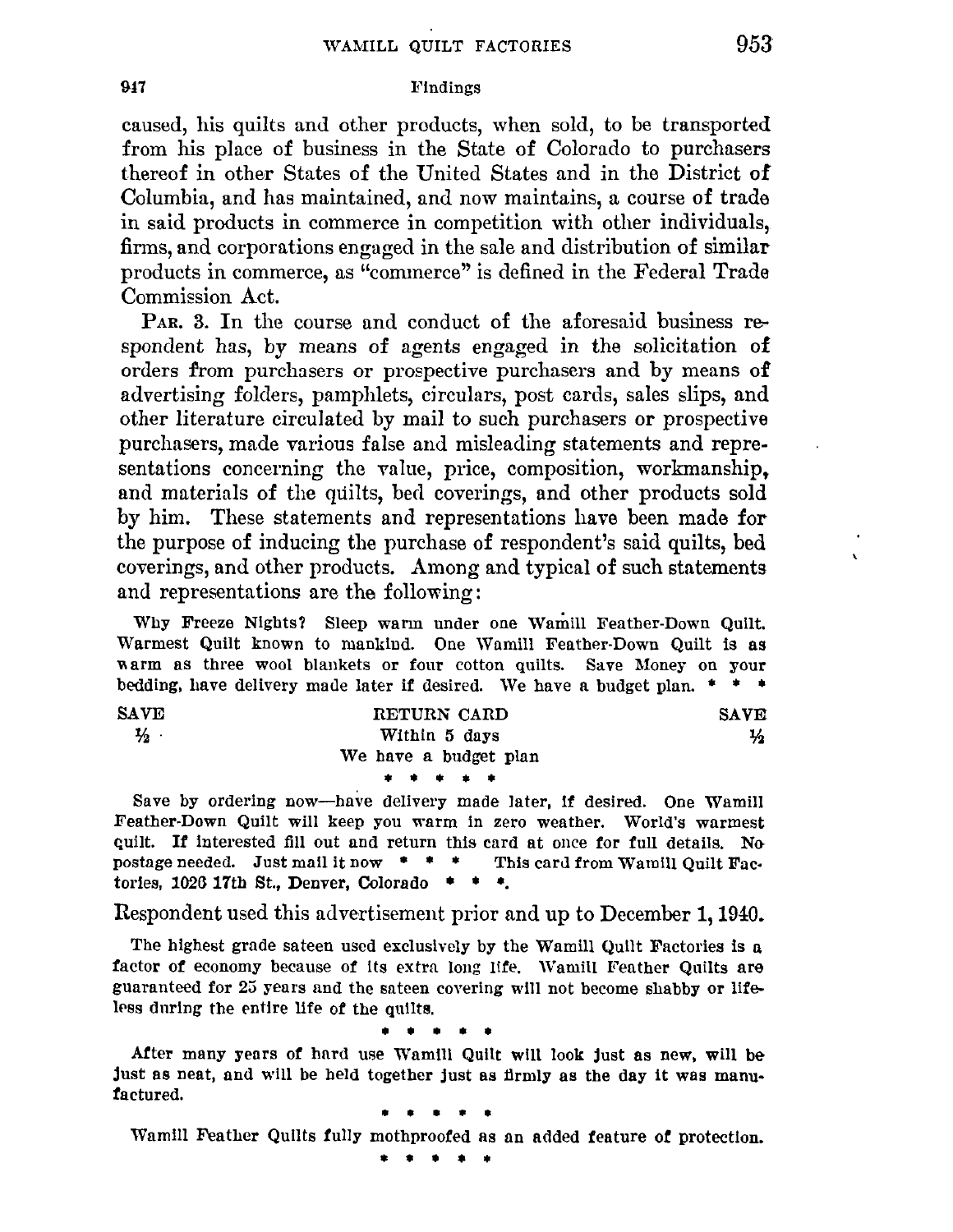Wamill Quilts are the final achievement of many years of Wamill Quilt Factories and subsidiary organizations.

Employ only men who are considered as authorities in the field.  $*$ After carefully charting the idenl desires of our customers we work in our laboratories until we have developed the products which fully meet these qualifications.

Our policy greatly simplifies our marketing methods, save otherwise the extra ~ost of selJing, we find out what you want, we develop it to perfection, manufacture it in economic volume, and we tell you about it.

Wamill Feather and Down Quilts--50% finest Goose Down, 50% finest Feather Down (quills out). Regular price  $$37.50$ ; sale price, 2 for  $$37.50$  \* \$37.50 for 2, \$18.95 for one.

\* \* \* Wamill Quilts are beyond comparison \* \* \*. They cost less than ordinary bedding due to their long life. (With good care our quilts will last a lifetime.)

Research work  $\bullet \bullet \bullet \bullet$  testing, surveying  $\bullet \bullet \bullet \bullet$  for years was secretly carried on to find the elements that could possibly combine to form the ideal.

This work necessitated developing special manufacturing processes and machines; raw materials were tried, changed, discarded for others. Finally all these elements essential to the ideal quilt were developed.

Wamill quilts give you all these features- $-$ Extra large size; light weight; extra warmth; durability; non-slide; moth proof no lint; economy; long life; beauty  $* * *$ .

To protect against the disgusting odor common with ordinary feather bedding we treat all feathers in a special manner to afford complete and lifelong '<leollorization.

We have been engaged in manufacturing for over 15 years and enjoy the ,good will of thousands of satisfied customers.

There has been over 40 thousand customers who have purchased, and are using, Feather Quilts without a single complaint or dissatisfaction.

Half price sale  $* * *$  our special price  $* * *$  save  $\frac{1}{2}$ 5 days only—save  $\frac{1}{2}$  \* \* \* wonderful one-half price sale \* \* \* special % prlce sale.

Respondent admits making the aforesaid statements and representations up to September **1,** 1938.

**PAR.** 4. The statements quoted in the preceding paragraph purporting to be descriptive of respondent's products serve as representations by him to members of the purchasing public that "Wamill Feather-Down Quilts'' were designed by specialists after extensive research work and experimentation; that the filling in said quilts consists of .50 percent goose-down and 50 percent feather-down; that the feathers in said quilts are treated in a special manner which affords complete and lifelong deodorization; that said quilts are of extra large size, light weight, extra warm, free from lint, moth proof, will last a lifetime, and will not slide; that \$37.50 is the usual, regular, and customary price for said quilts; that the quoted price of \$18.95, or two for \$37.50, is an introductory or other special price limited as to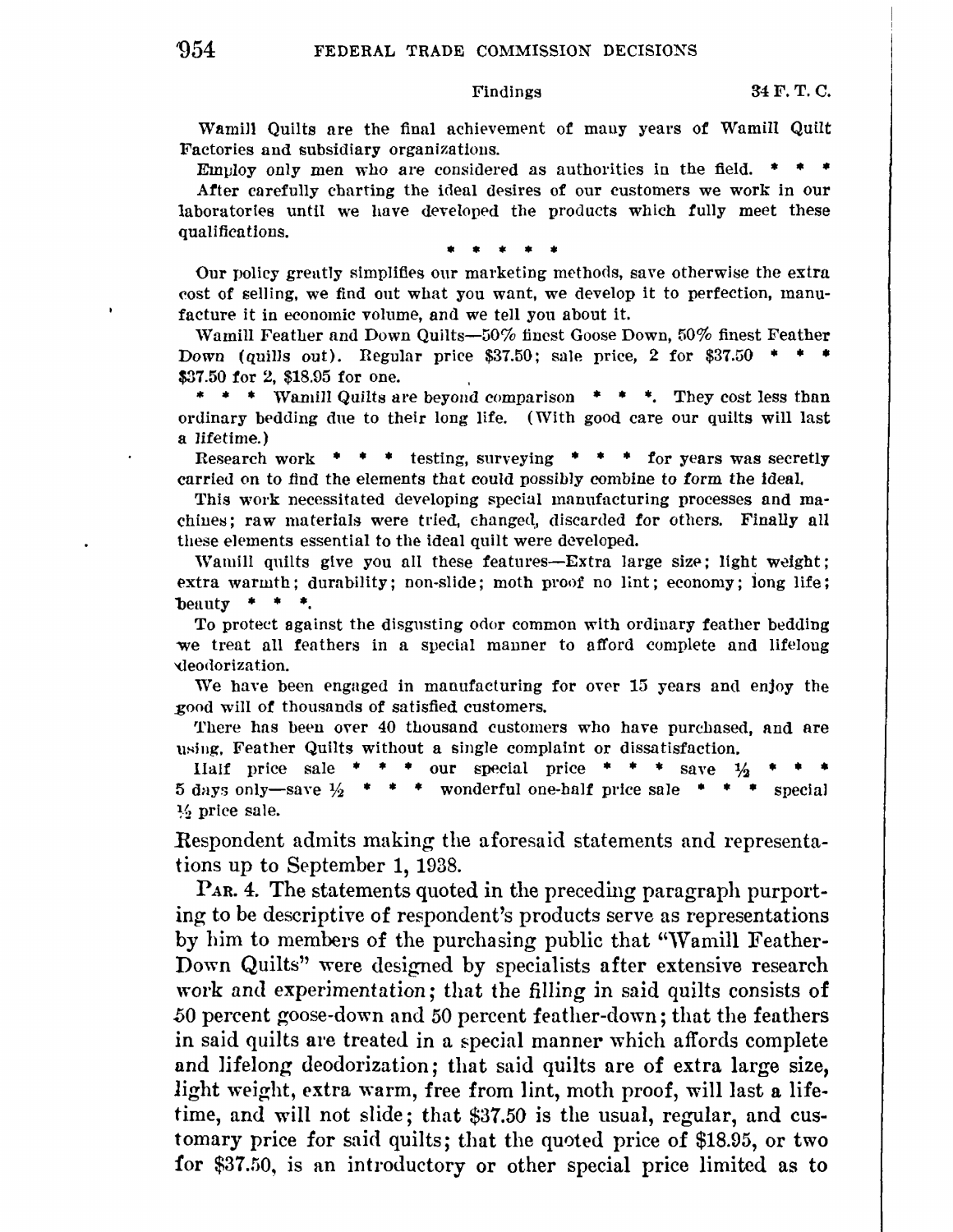### Findings

time; that respondent maintains a laboratory fully and properly equipped with facilities for experimenting with and testing said products, the materials of which they are composed, and the durability thereof; that said quilts were developed and tested under the supervision and direction of experts qualified by virtue of special education, training, and experience for developing and testing such products; and that said quilts have been tested and found satisfactory as to quality, workmanship, and durability of the materials **of**  which they are composed; and that respondent has been in business for over 15 years and has sold such quilts to over 40,000 customers without having received a single complaint or expression of dissatisfaction from any purchaser.

PAR. 5. "Feather-Down" is a misnomer, as the composition of down is different from that of feathers. Down is the undercoating of water fowl, consisting of light, fluffy filaments growing from one quill point without any quill shaft, and is of a softer and finer texture and more fluffy than feathers. Feathers consist of quill shafts and barbs growing therefrom. Respondent's "Wamill Feather-Down Quilts" were not, during the period prior to September 1938, filled with 50 percent finest goose-down and 50 percent finest feather-down, but were in fact filled with chicken feathers and contained only a slight trace of down. Respondent's said quilts will not last a lifetime, and they will not retain their original appearance for 25 years, nor will the sateen covering of said quilts retain its original sheen and appearance during the entire life of the quilts. Said quilts are not the world's warmest bed covering, nor are they free from lint. The treatment applied to said quilts by respondent, or any known treatment, will uot afford lifelong deodorization and make them· permanently mothproof, but will only temporarily mask objectionable odors and temporarily repel moths. Respondent does not maintain any laboratory equipped with the necessary facilities for experimenting with and testing quilts, bed coverings, and other products or the materials of which they are composed.

During the period prior to September 1, 1938, the regular and customary price at which respondent sold "'Vamill Feather-Down Quilts" in the usual and ordinary eourse of business was \$18.95, or two for \$37.50, and those prices, though represented as special or reduced prices offered for a limited time, were in fact respondent's regular prices and were not limited as to time. Respondent has never sold such quilts at the price of \$37.50 and has not sold them to over 40,000 customers.

PAR. 6. The use by respondent of the false, deceptive, and misleading statements and representations with respect to his products, as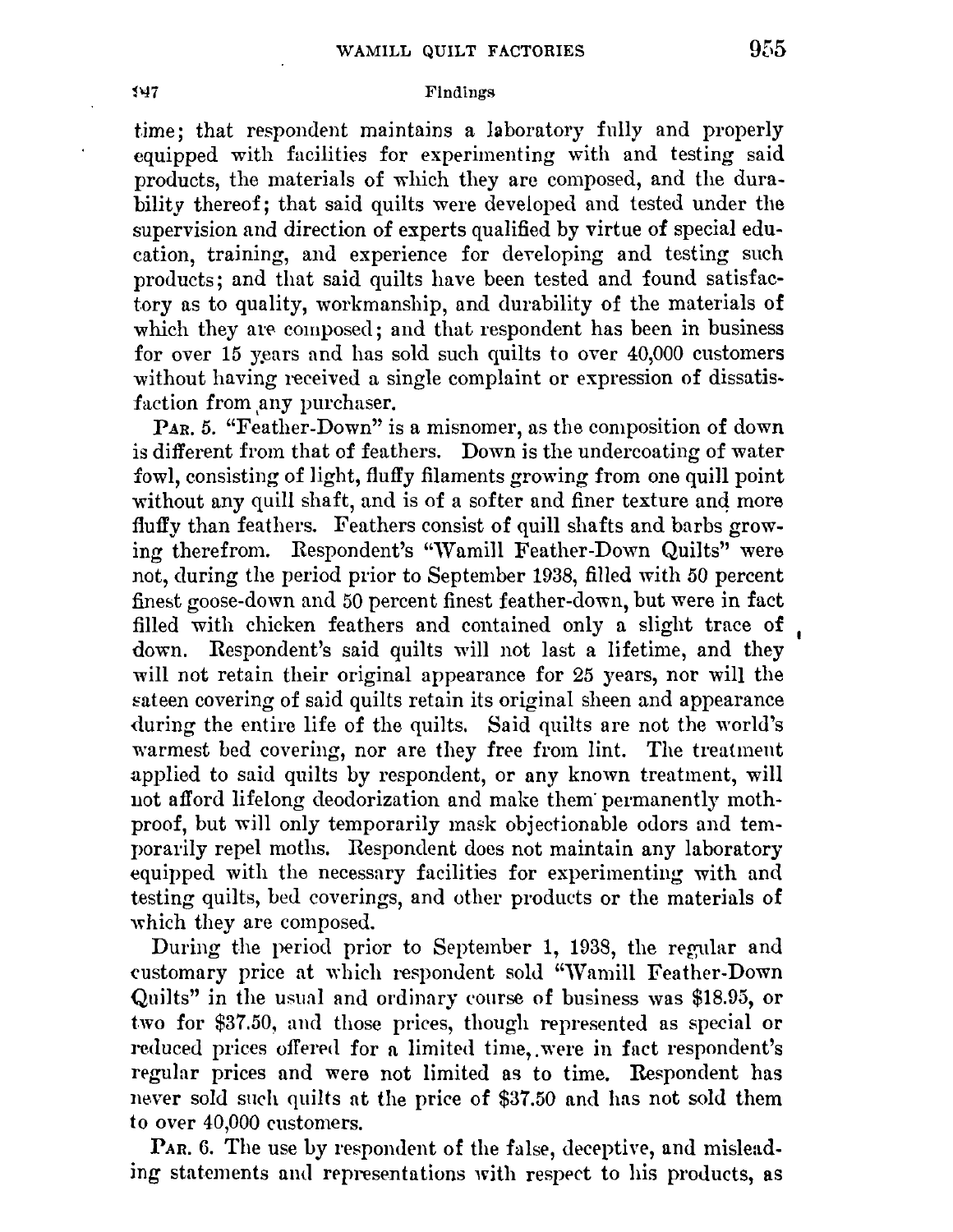found above, has had, and now has, the capacity and tendency to, and does, mislead and deceive a substantial portion of the purchasing public into the erroneous and mistaken belie£ that such statements and representations are true, and induces, and has induced, members of the purchasing public, because of such erroneous and mistaken belief, to purchase substantial quantities of respondent's said products.

## **CONCLUSION**

The aforesaid acts and practices of respondent are all to the prejudice and injury of the public and constitute unfair and deceptive acts and practices in commerce within the intent and meaning of the Federal Trade Commission Act.

## ORDER *TO* CEASE AND DESIST

This proceeding having been heard by the Federal Trade Commission upon the complaint of the Commission, the answer of respondent, and a stipulation as to the facts entered into between the respondent herein and Richard P. Whiteley, Assistant Chief Counsel for the Commission, which provides, among other things, that the Commission may issue and serve upon the respondent herein findings as to the facts and conclusion based thereon and an order disposing of the proceeding, and the Commission having made its findings as to the facts and conclusion that said respondent has violated the provisions of the Federal Trade Commission Act.

It is ordered, That respondent, Walter L. Miller, individually and trading as Wamill Quilt Factories, or trading under any other name or names, his agents, representatives, and employees, directly or through any corporate or other device, in connection with the offering for sale, sale, and distribution of quilts, comforts, bedding or other products in commerce, as "commerce" is defined in the Federal Trade Commission Act, do forthwith cease and desist from:

1. Representing as the customary or regular prices of quilts, bed coverings, or other products, prices which are in excess of the prices at which such products are regularly and customarily sold by respondent in the normal and usual course of business.

2. Representing that the prices at which respondent offers for sale and sells his products constitute a discount to the purchaser, or that such prices are special or reduced, or sale or introductory prices, or one-half price, or that such prices are applicable for a limited time only, when in fact such prices are the usual and customary prices